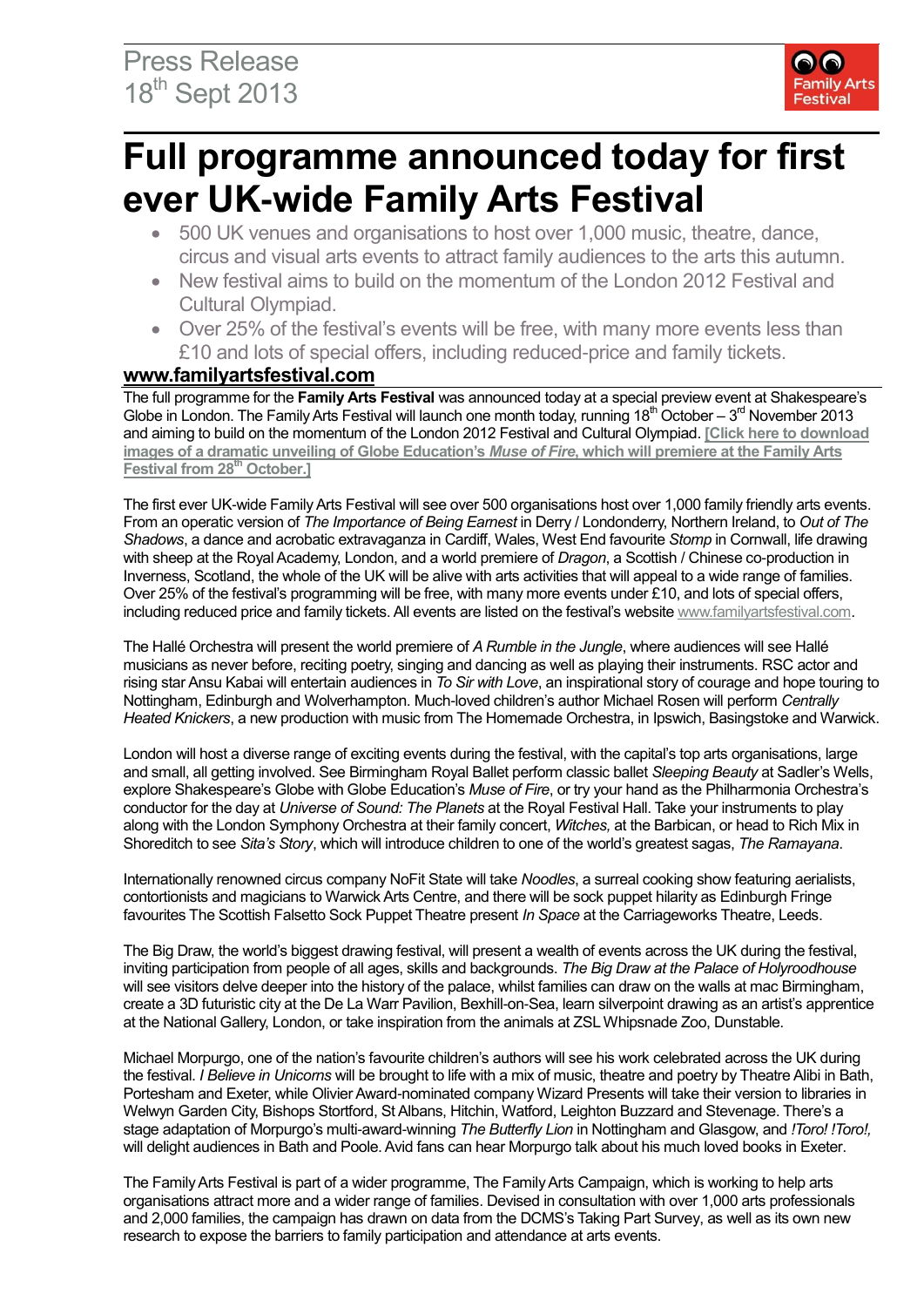The DCMS survey shows that lone parents continue to be less likely to attend or participate in the arts than parents with live-in partners or adults without children at home, and that lone parenthood has a greater correlation with low participation and attendance than age or personal income. The Family Arts Campaign's own research has revealed a huge appetite for quality family arts programming, with 55% of families believing there is a need for a focus on family friendly activities at a specific time of year, and only 28% of families believing there are enough high-quality activities for families at present. 35% of families surveyed said that a key issue is difficulty in finding out about appropriate activities. 50% of families believed there is a need for work that different generations of the family can enjoy together, and 79% agreed that there was a need for a family friendly badge to recognise an agreed standard of content.

The Family Arts Festival looks to address these issues and will be the first UK-wide festival including theatre, dance, music, circus and visual arts events designed to increase family participation in the arts and build on the momentum of the London 2012 Festival and Cultural Olympiad. The website for the festival, [www.familyartsfestival.com,](http://www.familyartsfestival.com/) provides full details of over 1,000 events confirmed to be part of this family arts extravaganza.

The Family Arts Festival Awards will recognise organisations that have produced exceptional family experiences through their events in the festival. These awards will be voted for entirely by the public, with no submissions from the organisations themselves and no judging panel. Awards will be given in three categories to the top five organisations from across the UK in each category: Best Overall Family Welcome, Best Family Venue and Best Family Event.

The Family Arts Standards have been produced by the Family and Childcare Trust and the Family Arts Campaign, in consultation with families and arts organisations from across the UK. Launched 9th September 2013, arts organisations can sign up to the Standards and display the logo, indicating to families that they have pledged to meet and adhere to certain basic considerations for families experiencing the arts.

**Kathryn McDowell CBE, Family Arts Campaign Chair and Managing Director of the London Symphony Orchestra**, said: *"We're delighted to present such an extensive and diverse programme at the first Family Arts Festival. We hope to engage families across the UK with the wealth of high quality programming which truly offers something for everyone. From the music lover, to the aspiring artist, the dancing queen or the budding thesp, people of all ages, backgrounds and interests will be able to find inspiring arts events near them. We're counting on the families of the UK to recreate the Olympic spirit of participation and join in an event in their area."*

**David Brownlee, Family Arts Campaign Director,** said: *"The Family Arts Festival will prove to be a fitting crescendo*  for the first 18 months of our work with arts organisations to make families more welcome. We're delighted by the *enthusiasm of the sector to improve what we offer and work together to make it easier for families to try new things*  together. Through our new Family Arts Standards and the first ever Family Arts Awards we will be shining a spotlight *on excellent practice around the UK during and after this year's Festival."*

The Family Arts Campaign and Family Arts Festival are initiatives of The Association of British Orchestras, The Theatrical Management Association, The Society of London Theatre, The Independent Theatre Council, The Visual Arts & Galleries Association and Dance UK, and are funded by Arts Council England.

**Alan Davey, Chief Executive, Arts Council England** commented: *"We are very proud to support the Family Arts Festival and Family Arts Campaign. The festival has brought together a programme of events that are not only fun for the whole family, but also innovative, daring and really encourage participation in the arts."*

Visit [www.familyartsfestival.com](http://www.familyartsfestival.com/) for full details of all confirmed events. See below for programme highlights by region.

# **Programme Highlights by Region**

### East of England

Classic adventure story *Emil and the Detectives* is adapted for the stage by Red Earth Theatre and mac Birmingham in a production that will delight children and adults alike as they follow a madcap pursuit through the streets of 1930s Berlin at The Garage, Norwich and New Wolsey Theatre, Ipswich. The New Wolsey Theatre will also host *Centrally Heated Knickers,* a new production performed by former Children's Laureate Michael Rosen, with songs, grooves and flights of musical fancy from The Homemade Orchestra, taking audiences on a voyage of discovery around the world.

**Listings Information** Emil and the Detectives, The Garage, Norwich: [http://familyartsfestival.com/event/Emil\\_and\\_The\\_Detectives/681](http://familyartsfestival.com/event/Emil_and_The_Detectives/681) Emil and the Detectives, The New Wolsey Theatre, Ipswich: [http://www.familyartsfestival.com/event/EMIL\\_AND\\_THE\\_DETECTIVES\\_/122](http://www.familyartsfestival.com/event/EMIL_AND_THE_DETECTIVES_/122) Centrally Heated Knickers, The New Wolsey Theatre, Ipswich: [http://www.familyartsfestival.com/event/Centrally\\_Heated\\_Knickers/129](http://www.familyartsfestival.com/event/Centrally_Heated_Knickers/129)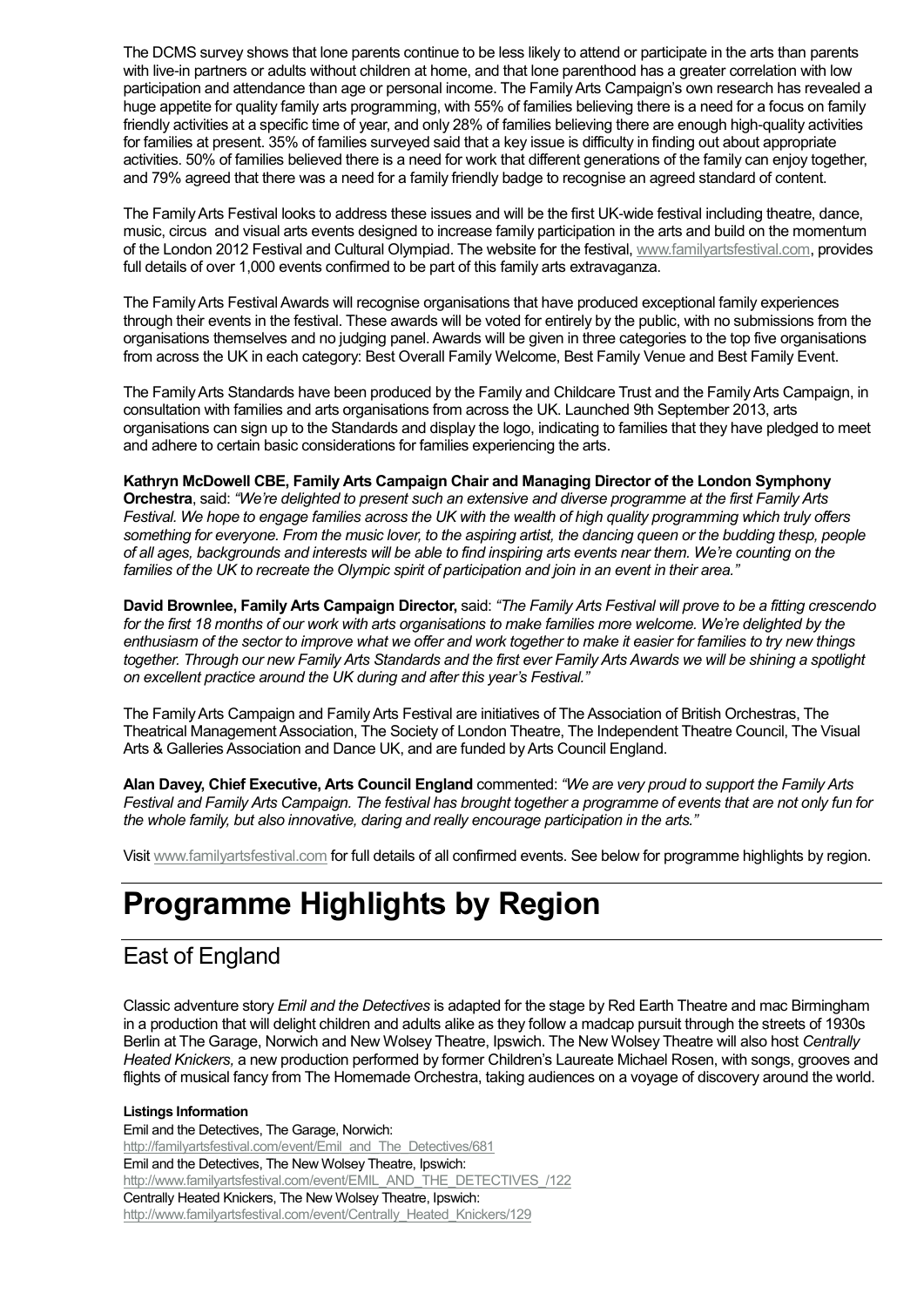### East Midlands

The Natural World Centre, Lincoln is inviting people to contribute to their *'Growing' Exhibition* by bringing along photographs, memories and keepsakes representing their family throughout the generations, or themselves growing up. The Touring Consortium Theatre Company will present *To Sir with Love* at the Theatre Royal & Royal Concert Hall, Nottingham, an inspirational story of courage and hope that sees RSC actor and rising star Ansu Kabai portray Ricky Braithwaite, a Cambridge graduate and ex-RAF fighter learning what it is to be black in post-war London. Zest Theatre invites teens to *Gatecrash* at Lincoln Drill Hall, putting them right at the centre of an epic houseparty, using Silent Disco technology to listen in as the night unfolds. The Curve Theatre in Leicester will give families the chance to brush up their dance moves in a series of Bollywood Dance Workshops led by Nupur Arts.

#### **Listings Information**

'Growing' Exhibition, Natural World Centre, Lincoln: [http://familyartsfestival.com/event/%27Growing%27\\_Exhibition\\_-\\_GET\\_INVOLVED!/1009](http://familyartsfestival.com/event/%27Growing%27_Exhibition_-_GET_INVOLVED!/1009) To Sir with Love, Theatre Royal & Royal Concert Hall, Nottingham: [http://familyartsfestival.com/event/To\\_Sir\\_With\\_Love/176](http://familyartsfestival.com/event/To_Sir_With_Love/176) Gatecrash, Lincoln Drill Hall: <http://familyartsfestival.com/event/Gatecrash/852> Bollywood Dance Workshops, The Curve Theatre, Leicester: [http://www.familyartsfestival.com/event/Bollywood\\_Dance\\_Workshops/363](http://www.familyartsfestival.com/event/Bollywood_Dance_Workshops/363)

### Northern Ireland

NI Opera and Wide Open Opera will present the first ever Irish tour of Gerald Barry's new opera *The Importance of Being Earnest*. Based on Oscar Wilde's much-loved comic play, this production is no ordinary opera, featuring orchestral parts for pistols, a duet sung through megaphones, and a climax of plate smashing. The opera will tour to the Grand Opera House, Belfast and the Millennium Forum, Derry / Londonderry. The Ulster Orchestra will reveal just how music can be used to evoke tension, excitement and atmosphere in workshops based around Edgar Allen Poe's *The Raven* at W5 at Odyssey, Belfast.

#### **Listings Information**

The Importance of Being Earnest, Millennium Forum, Derry / Londonderry: http://familyartsfestival.com/event/The Importance of Being Earnest/520 The Importance of Being Earnest, Grand Opera House, Belfast: [http://familyartsfestival.com/event/The\\_Importance\\_of\\_Being\\_Earnest/520](http://familyartsfestival.com/event/The_Importance_of_Being_Earnest/520) Ulster Orchestra's The Raven, W5 at Odyssey, Belfast: [http://www.familyartsfestival.com/event/Ulster\\_Orchestra%27s\\_The\\_Raven/1405](http://www.familyartsfestival.com/event/Ulster_Orchestra%27s_The_Raven/1405)

### North East

Newcastle and Gateshead will be buzzing with family friendly activities, with *Happy Halloween Pumpkin Carving* at the BALTIC Centre for Contemporary Art, and a Gruffalo-themed *Family Fun Day* at Sage Gateshead, featuring musicmaking, story-telling, arts and crafts and much more. The Live Theatre, Newcastle will present the *Girls' Sketch Group*, where families with older teens can experience new material by some of the most promising young female comedians.

#### **Listings Information**

Happy Halloween Pumpkin Carving, BALTIC Centre for Contemporary Art, NewcastleGateshead: [http://familyartsfestival.com/event/HAPPY\\_HALLOWEEN\\_PUMPKIN\\_CARVING/329](http://familyartsfestival.com/event/HAPPY_HALLOWEEN_PUMPKIN_CARVING/329) Family Fun Day, Sage Gateshead: [http://familyartsfestival.com/event/Family\\_Fun\\_Day/483](http://familyartsfestival.com/event/Family_Fun_Day/483) Girls' Sketch Group, The Live Theatre, Newcastle: [http://familyartsfestival.com/event/Girls%27\\_Sketch\\_Group/653](http://familyartsfestival.com/event/Girls%27_Sketch_Group/653)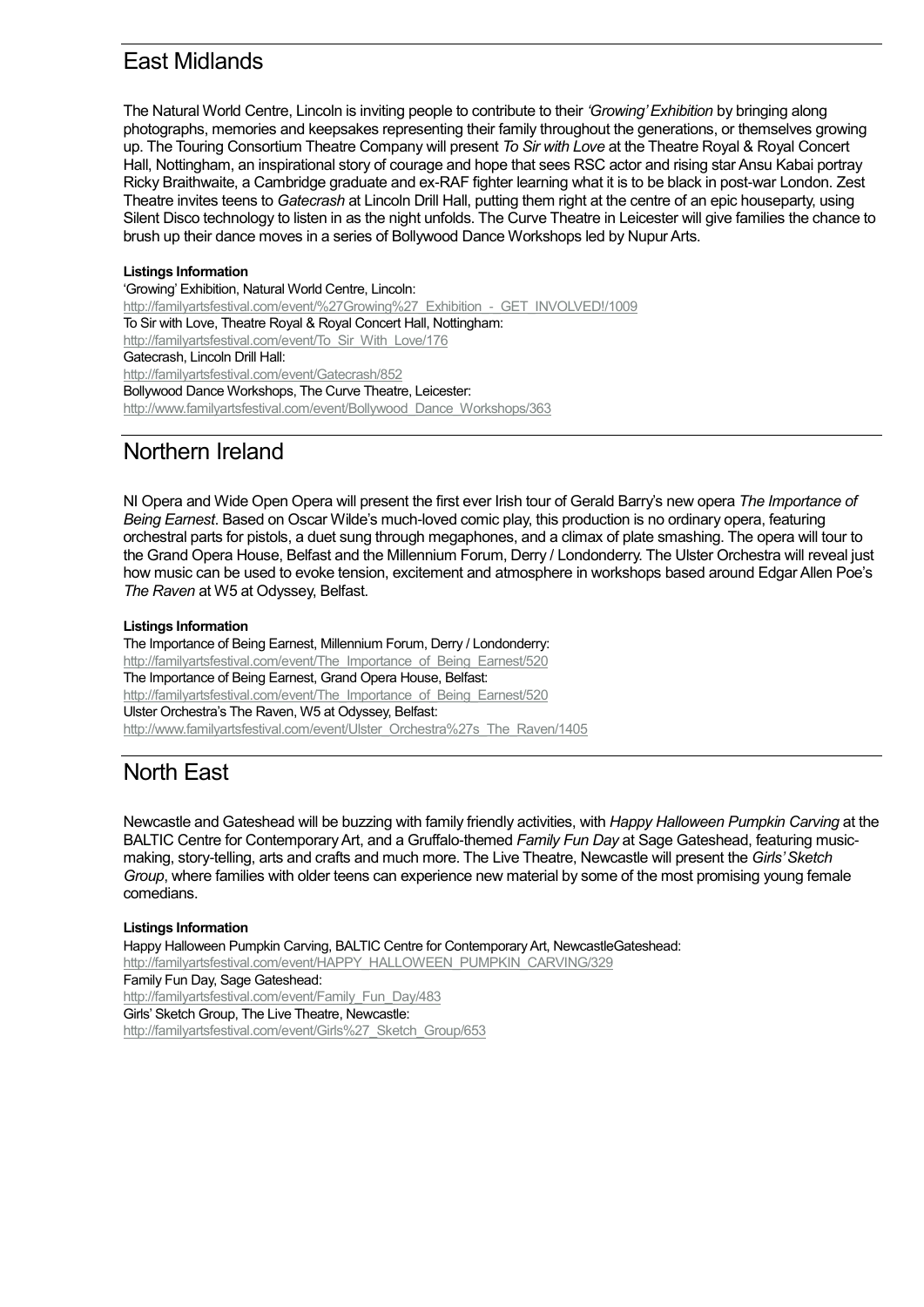### London

Budding artists should head along to *Sheepish Shenanigans,* a Big Draw event at the Royal Academy, Piccadilly, where they can sketch sheep from life in the courtyard, or create fluffy landscapes with wool. Aspiring musicians can become the Philharmonia Orchestra's conductor for the day at *Universe of Sound: The Planets* at the Royal Festival Hall, South Bank. The London Symphony Orchestra will also present a wealth of events for all the family, including *Witches*, a family concert at the Barbican where children can bring their instruments and play along.

Globe Education will present *Muse of Fire*, a story-based treasure hunt for intrepid families, who will meet strange and magical characters as they explore Shakespeare's Globe on the South Bank. The adventure theme is carried on in east London by the Barbican, whose *Big Barbican Adventure* will encourage families to discover the secrets of this iconic London landmark through clue-solving, drawing and games. Sadler's Well's Theatre, Islington will play host to the Birmingham Royal Ballet's family classic *Sleeping Beauty*. The Bloomsbury Festival will present a wealth of family fun, including dance, world music, singing and much more. Shoreditch's Rich Mix will see *Sita's Story* introduce children to one of the world's greatest sagas, *The Ramayana*, using scarves, masks, dance and song.

#### **Listings Information**

Sheepish Shenanigans, Royal Academy, Piccadilly: [http://www.familyartsfestival.com/event/Sheepish\\_Shenanigans/1015](http://www.familyartsfestival.com/event/Sheepish_Shenanigans/1015) Universe of Sound: The Planets, Royal Festival Hall, South Bank: [http://www.familyartsfestival.com/event/Philharmonia\\_Orchestra%3a\\_The\\_Planets/491](http://www.familyartsfestival.com/event/Philharmonia_Orchestra%3a_The_Planets/491) London Symphony Orchestra Family Concert: Witches, The Barbican Centre: [http://www.familyartsfestival.com/event/London\\_Symphony\\_Orchestra\\_Family\\_Concert\\_%E2%80%93\\_Witches/110](http://www.familyartsfestival.com/event/London_Symphony_Orchestra_Family_Concert_%E2%80%93_Witches/110) Muse of Fire, Shakespeare's Globe, South Bank: [http://familyartsfestival.com/event/Muse\\_of\\_Fire/103](http://familyartsfestival.com/event/Muse_of_Fire/103) The Big Barbican Adventure, The Barbican Centre: [http://familyartsfestival.com/event/The\\_Big\\_Barbican\\_Adventure/365](http://familyartsfestival.com/event/The_Big_Barbican_Adventure/365) Sleeping Beauty, Sadler's Wells, Islington: http://familyartsfestival.com/event/The Sleeping Beauty/1111 Bloomsbury Festival, Various Venues, Bloomsbury: [http://familyartsfestival.com/event/Bloomsbury\\_Festival/151](http://familyartsfestival.com/event/Bloomsbury_Festival/151) Sita's Story, Rich Mix, Shoreditch: [http://www.familyartsfestival.com/event/Sita%27s\\_Story/1129](http://www.familyartsfestival.com/event/Sita%27s_Story/1129)

#### **Scotland**

Eden Court Theatre & Cinema, Inverness will welcome the world premiere of *Dragon* – a fusion of music, puppetry, and physical theatre that will take audiences on an extraordinary adventure. *Dragon* is the first co-production between the National Theatre of Scotland, Vox Motus and the Tianjin Children's Arts Theatre. *The Big Draw at the Palace of Holyroodhouse* will see visitors delve deeper into this historic palace with a family audio guide and activity trail. The Royal Scottish National Orchestra will bring to life family classic *The Wizard of Oz* at the Glasgow Royal Concert Hall, with their live performance of the original soundtrack as the film plays out on the big screen.

#### **Listings Information**

Dragon, Eden Court Theatre & Cinema, Inverness: <http://familyartsfestival.com/event/Dragon/634> The Big Draw at the Palace of Holyroodhouse, Edinburgh: [http://www.familyartsfestival.com/event/The\\_Big\\_Draw\\_at\\_the\\_Palace\\_of\\_Holyroodhouse/1125](http://www.familyartsfestival.com/event/The_Big_Draw_at_the_Palace_of_Holyroodhouse/1125) The RSNO presents The Wizard of OZ, Glasgow Royal Concert Hall: [http://familyartsfestival.com/event/The\\_RSNO\\_presents\\_The\\_Wizard\\_of\\_Oz/399](http://familyartsfestival.com/event/The_RSNO_presents_The_Wizard_of_Oz/399)

### **Wales**

The Dance Touring Partnership will bring *Out of the Shadow* to Sherman Cymru, Cardiff, an extraordinary mix of breaking, popping and locking, contemporary dance, acrobatics and ballet by innovative Austrian dance company Nobulus. *Out of the Shadow* will tell a cautionary tale from the creation of the universe and evolution of man, right through to an imagined apocalyptic future. Arad Goch, Aberystwyth will host *Ble Mae'r Dail yn Hedfan / Where the Leaves Blow,* an interactive theatre performance and art workshop that will see audiences become part of the action.

#### **Listings Information**

Out of the Shadow, Sherman Cymru, Cardiff: [http://familyartsfestival.com/event/Out\\_of\\_the\\_Shadow/665](http://familyartsfestival.com/event/Out_of_the_Shadow/665) Ble Mae'r Daily n Hedfan / Where the Leaves Blow, Arad Goch, Aberystwyth: [http://familyartsfestival.com/event/Ble\\_Mae%27r\\_Dail\\_yn\\_Hedfan\\_-\\_Where\\_The\\_Leaves\\_Blow\\_~\\_Art\\_Workshop/357](http://familyartsfestival.com/event/Ble_Mae%27r_Dail_yn_Hedfan_-_Where_The_Leaves_Blow_~_Art_Workshop/357)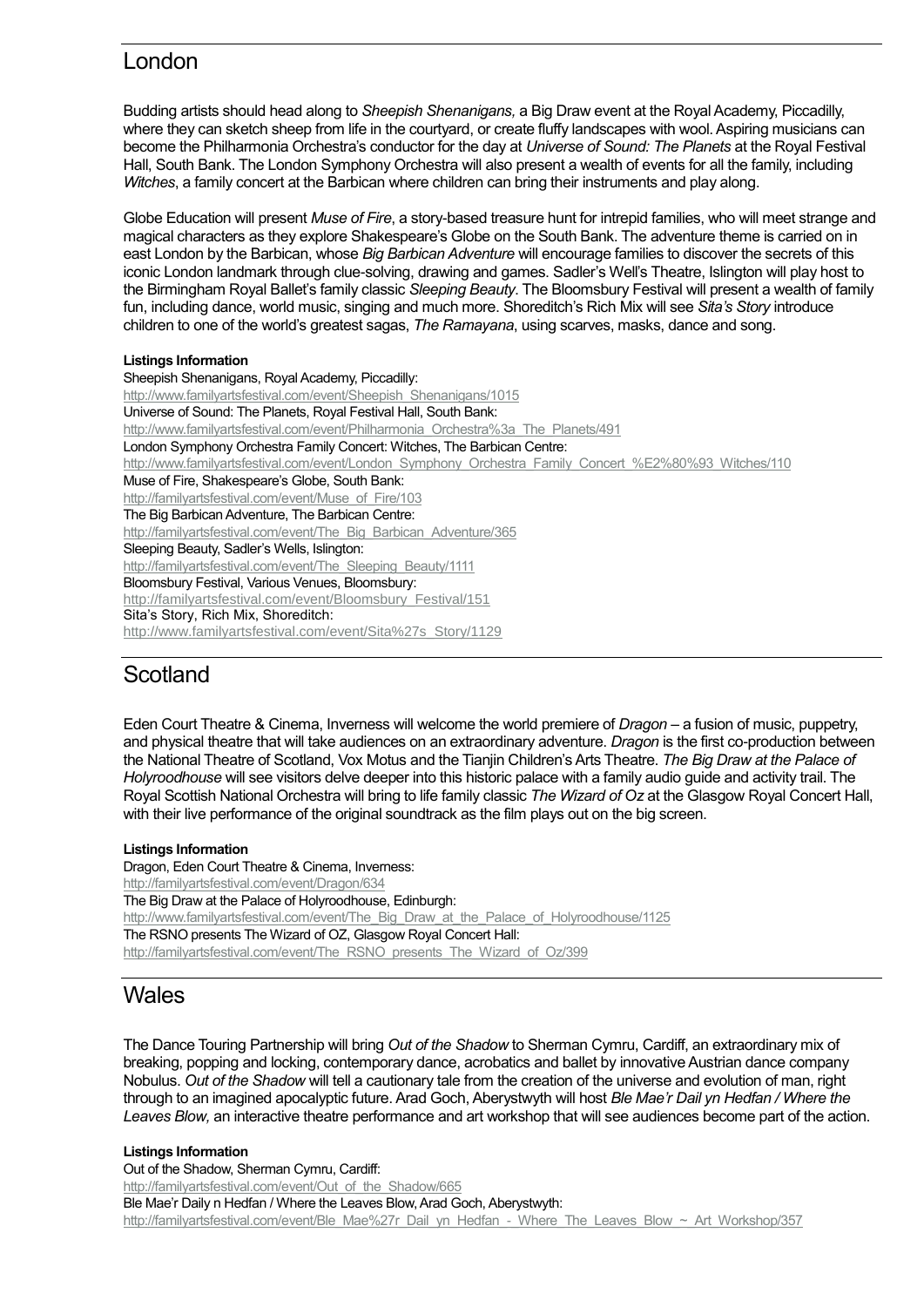### South East

*Albert Einstein: Relativity Speaking* will celebrate the ideas, ideals and idiosyncrasies of this revolutionary scientist in a mix of music and comedy at The North Wall Arts Centre, Oxford. Artist David Price will lead *Easy Holidays – Draw!,* a Big Draw workshop inspired by the beautiful landscape sketches by Turner, Constable and their contemporaries at the Turner Contemporary, Margate. Critically-acclaimed company Rhum and Clay will present *A Strange Wild Song* at The Theatre Royal, Margate, a darkly comic story about the friendship between three abandoned boys and a lost soldier during World War II. *The Sea Show* at the Canterbury Festival Spiegeltent will entertain families with its quirky and hilarious mix of puppetry and comedy cabaret. *Comedy 4 Kids* at the Oxford Playhouse will get the whole family laughing as the finest comedians on the circuit do what they do best, just without the rude bits.

#### **Listings Information**

Albert Einstein: Relativity Speaking, The North Wall Arts Centre, Oxford: [http://familyartsfestival.com/event/Albert\\_Einstein%3a\\_Relativitively\\_Speaking/953](http://familyartsfestival.com/event/Albert_Einstein%3a_Relativitively_Speaking/953) Easy Holidays – Draw!, Turner Contemporary, Margate: http://familyartsfestival.com/event/Easy\_Holidays - Draw!/840 A Strange Wild Song, The Theatre Royal, Margate: [http://familyartsfestival.com/event/A\\_Strange\\_Wild\\_Song/1022](http://familyartsfestival.com/event/A_Strange_Wild_Song/1022) The Sea Show, Canterbury Festival Spiegeltent: http://familyartsfestival.com/event/The Sea Show/295 Comedy 4 Kids, Oxford Playhouse: [http://www.familyartsfestival.com/event/Comedy\\_4\\_Kids/550](http://www.familyartsfestival.com/event/Comedy_4_Kids/550)

#### North West

The internationally renowned Hallé Orchestra will present the world premiere of *There's a Rumble in the Jungle* at Hallé St Peters, Manchester. Composed by the Hallé's Education Director Steve Pickett, this concert will see Hallé musicians perform as never before, reciting poetry, acting, singing and dancing as well as playing their instruments. The audience can get involved with the body percussion 'Jungle Riff' and samba dance finale. Cbeebies presenter Cerrie Burnell will introduce her new picture book *Snowflake* at the Family Reading Day at Manchester Town Hall.

The Lowry in Salford will host *The War of the Buttons*, an energetic mix of puppetry, clowning, music, movement and sign language, taking audiences on a journey of imagination into a world drawn by a child. Theatre by the Lake in Keswick will give families an exclusive backstage tour where they can discover what happens behind the scenes to make sure the show goes on. The Palace Theatre, Manchester will host the first date of the UK tour of West End favourite *Wicked*, and The Royal Liverpool Philharmonic Orchestra's *All Aboard!* will take youngsters on an epic adventure with music from *The Titanic, Chitty Chitty Bang Bang*, *Thunderbirds, Thomas the Tank Engine* and much more at the Liverpool Philharmonic Hall.

#### **Listings Information**

There's a Rumble in the Jungle, Hallé St Peters, Manchester: http://familyartsfestival.com/event/There%27s a Rumble in the Jungle/249 Family Reading Day with Cbeebies Cerrie Burnell, Manchester Town Hall: <http://familyartsfestival.com/listing.aspx?s=snowflake> The War of the Buttons, The Lowry, Salford: [http://familyartsfestival.com/event/The\\_War\\_of\\_the\\_Buttons/447](http://familyartsfestival.com/event/The_War_of_the_Buttons/447) Backstage Tours, Theatre by the Lake, Keswick: [http://familyartsfestival.com/event/Backstage\\_Tour/414](http://familyartsfestival.com/event/Backstage_Tour/414) Wicked, The Palace Theatre, Manchester: <http://familyartsfestival.com/event/Wicked/533> All Aboard!, Liverpool Philharmonic Hall: [http://familyartsfestival.com/event/All\\_Aboard!/138](http://familyartsfestival.com/event/All_Aboard!/138)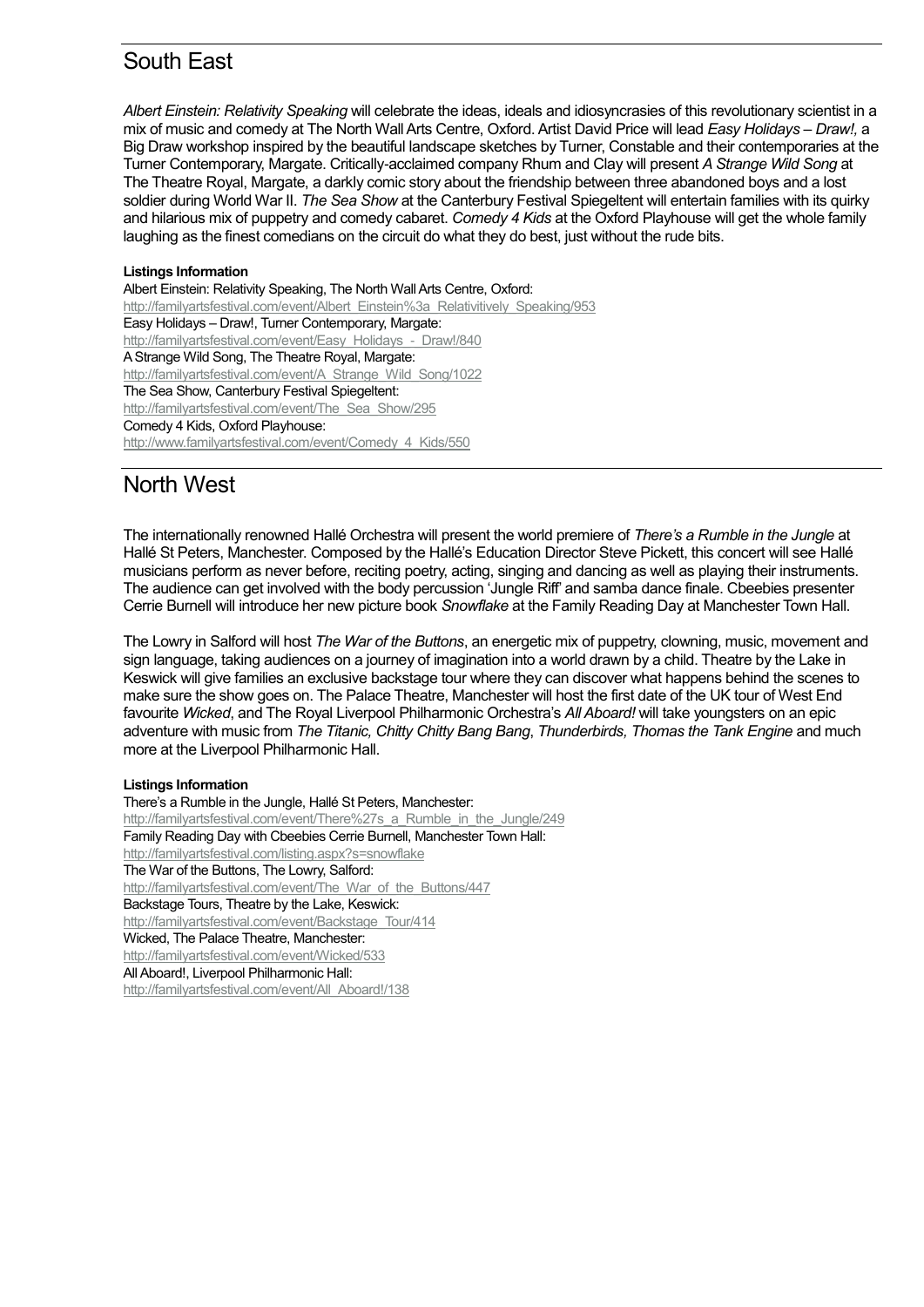### South West

*We Are Family: Global Roots of Football*, a boat tour and workshop hosted by the Arnolfini, Bristol will appeal to football fans, who can test out their artistic skills designing their own football kit or mascot with illustrator Rose Robbins, as well as learn about the international history of the beautiful game. The Egg Theatre, Bath will present *!Toro! !Toro!*, an adaptation of acclaimed children's author Michael Morpurgo's passionate and dramatic tale of growing up in the heat of war. West-End favourite *Stomp* will take its explosive rhythms and unique combination of theatre, dance, comedy and percussion to the Hall for Cornwall.

The Dance Touring Partnership will bring *Out of the Shadow* to Lighthouse, Poole, an extraordinary mix of breaking, popping and locking, contemporary dance, acrobatics and ballet by innovative Austrian dance company Nobulus. *Out of the Shadow* will tell a cautionary tale from the creation of the universe and evolution of man, right through to an imagined apocalyptic future.

#### **Listings Information**

We Are Family: Global Roots of Football, Arnolfini, Bristol: http://familyartsfestival.com/event/We Are Family%3a Global Roots of Football/1045 !Toro! !Toro!, The Egg Theatre, Bath: http://familyartsfestival.com/event/!Toro! !Toro!/700 Stomp, Hall for Cornwall: <http://familyartsfestival.com/event/Stomp/602> Out of the Shadow, Lighthouse, Poole: [http://familyartsfestival.com/event/Out\\_of\\_the\\_Shadow/664](http://familyartsfestival.com/event/Out_of_the_Shadow/664)

### West Midlands

The Royal Shakespeare Theatre, Stratford-upon-Avon will host *Blown Away*, a beautiful and engaging new piece of theatre for three to six year olds produced by Birdsnest Theatre in association with Royal & Derngate, Northampton. Visitors to mac Birmingham can make their mark on the wall of the Terrace Gallery by scraping and scoring their drawings into a 'scratch-offable' silver surface at *Scratch*, a Big Draw event. Internationally renowned circus company NoFit State will take *Noodles*, a surreal cooking show featuring aerialists, contortionists and magicians to Warwick Arts Centre. *Yumm-A-Yukk-A-Boo* continues the foodie theme with a taste odyssey through other countries' foods with the help of music and dance, taking place at local libraries across Birmingham. *Being Human* at the Belgrade Theatre, Coventry will see three performers' present poems from around the world about what it is to be human.

#### **Listings Information**

Blown Away, Royal Shakespeare Theatre, Stratford-upon-Avon: [http://familyartsfestival.com/event/Blown\\_Away/570](http://familyartsfestival.com/event/Blown_Away/570) Scratch, mac Birmingham: <http://www.familyartsfestival.com/event/Scratch/356> Noodles, Warwick Arts Centre: <http://familyartsfestival.com/event/Noodles/931> Yumm-A-Yukk-A-Boo, Various Venues, Birmingham: <http://familyartsfestival.com/event/Yumm-A-Yukk-A-Boo/246> Being Human, Belgrade Theatre, Coventry: [http://familyartsfestival.com/event/Being\\_Human/250](http://familyartsfestival.com/event/Being_Human/250)

### Yorkshire and the Humber

York Theatre Royal's *Blood + Chocolate* will take audiences on a city-wide, multi-media performance adventure through the streets of York, telling the story of World War I York as events unfold in and around the city's landmark buildings, with audiences listening in to the characters' conversations via headphones in a surprisingly intimate way.

Opera North will perform Benjamin Britten's witty and engaging operatic interpretation of Shakespeare's *A Midsummer Night's Dream* at the Leeds Grand Theatre. Edinburgh Fringe favourites the Scottish Falsetto Sock Puppet Theatre present *In Space*, a new show of songs, sketches and socks with a sci-fi theme at the Carriageworks Theatre, Leeds.

**Listings Information** Blood + Chocolate, York Theatre Royal: [http://familyartsfestival.com/event/Blood\\_Chocolate/312](http://familyartsfestival.com/event/Blood_Chocolate/312) A Midsummer Night's Dream, Leeds Grand Theatre: [http://familyartsfestival.com/event/A\\_Midsummer\\_Night%27s\\_Dream\\_/497](http://familyartsfestival.com/event/A_Midsummer_Night%27s_Dream_/497) Scottish Falsetto Sock Puppet Theatre: In Space, Carriageworks Theatre, Leeds: [http://familyartsfestival.com/event/Scottish\\_Falsetto\\_Sock\\_Puppet\\_Theatre\\_-\\_in\\_Space/247](http://familyartsfestival.com/event/Scottish_Falsetto_Sock_Puppet_Theatre_-_in_Space/247)